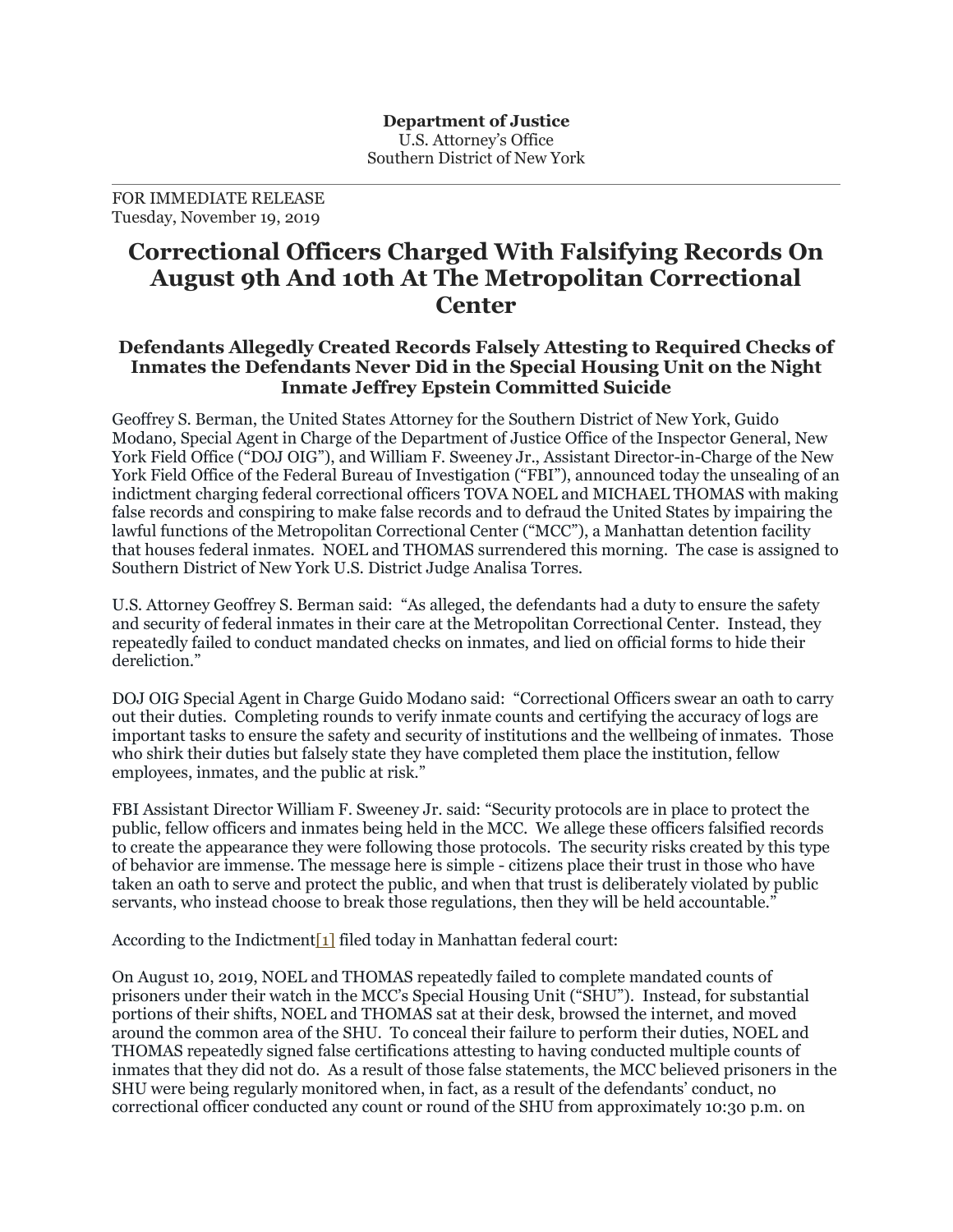August 9 until approximately 6:30 a.m. on August 10, at which time, NOEL and THOMAS discovered the body of MCC inmate Jeffrey Epstein, who had committed suicide overnight while unobserved.

## *Background on Relevant Individuals & Entities*

The MCC is a federal administrative detention facility located in Manhattan that is run by the Federal Bureau of Prisons. The MCC employs correctional officers, whose primary duty is to ensure the care, custody, and control of the inmate population of the MCC. NOEL has been employed as a correctional officer at the MCC since approximately 2016, and THOMAS has been employed as a correctional officer at the MCC since approximately 2007. Both NOEL and THOMAS were regularly assigned to work shifts in the SHU at the MCC.

Correctional officers assigned to guard inmates in the  $SHU -$  and throughout the MCC – are required to conduct institution-wide counts of inmates at regular, scheduled intervals to ensure that each inmate is alive and accounted for within the MCC. Two officers are required to complete the institutional count for each housing unit, including the SHU, and are further required to document their performance of the count on an official MCC form called a count slip. In addition to the institutional count, MCC correctional officers assigned to the SHU are required to complete rounds every thirty minutes to ensure that each inmate is alive and accounted for within his cell. Correctional officers working in the SHU are required to complete a form documenting the date and time of each 30-minute round in each area of the SHU.

On July 6, 2019, Epstein was arrested and detained at the MCC on sex trafficking charges, and was subsequently assigned to the SHU due to risk factors for suicidality and safety concerns. After an apparent suicide attempt on July 23, 2019, Epstein was transferred to suicide watch and then psychological observation. Upon being moved back to the SHU on July 30, 2019, the MCC took steps to guard against future suicide attempts by Epstein, including by assigning Epstein to the cell closest to the correctional officers' desk. Conducting the required institutional counts and thirtyminute rounds in the SHU were also part of the MCC's procedures for ensuring the safety of inmates, including Epstein.

## *The Events of August 9-10, 2019*

On August 9, 2019, NOEL was assigned to work in the SHU from 4:00 p.m. on August 9, 2019, to 8:00 a.m. on August 10, 2019. THOMAS was assigned to work with NOEL in the SHU from 12:00 a.m. until 8:00 a.m. on August 10, 2019. From 4:00 p.m. on August 9 to 8:00 a.m. on August 10, the officers on duty in the SHU, including NOEL and THOMAS, were responsible for conducting five institutional counts at 4:00 p.m. and 10:00 p.m. on August 9, and at 12:00 a.m., 3:00 a.m., and 5:00 a.m. on August 10. NOEL and THOMAS were also responsible for completing forms attesting to the completion of each of those counts. In fact, NOEL, and then NOEL and THOMAS, repeatedly failed to complete mandated counts in the SHU. Instead for substantial portions of their 12:00-8:00 a.m. shifts, NOEL and THOMAS sat at their desk, browsed the internet, and moved around the common area of the SHU. During that time period, NOEL and THOMAS were the only correctional officers assigned to the SHU. Aside from two other officers who briefly visited the common area of the SHU, as confirmed by video surveillance, no one else entered the SHU, no one conducted any counts or rounds throughout the night, and no one entered the area in which Epstein was housed.

To conceal their failure to complete their duties, NOEL signed false certifications attesting to having conducted counts of inmates at 4:00 p.m. and 10:00 p.m., and NOEL and THOMAS signed false certifications attesting to having conducted counts of inmates at 12:00 a.m., 3:00 a.m., and 5:00 a.m. when, in truth and in fact, they never conducted such counts. As a result of those false reports, the MCC believed prisoners in the SHU were being regularly monitored and accounted for when, in fact, no correctional officer conducted any count or round of the SHU from approximately 10:30 p.m. on August 9 until approximately 6:30 a.m. on August 10, at which time, NOEL and THOMAS discovered